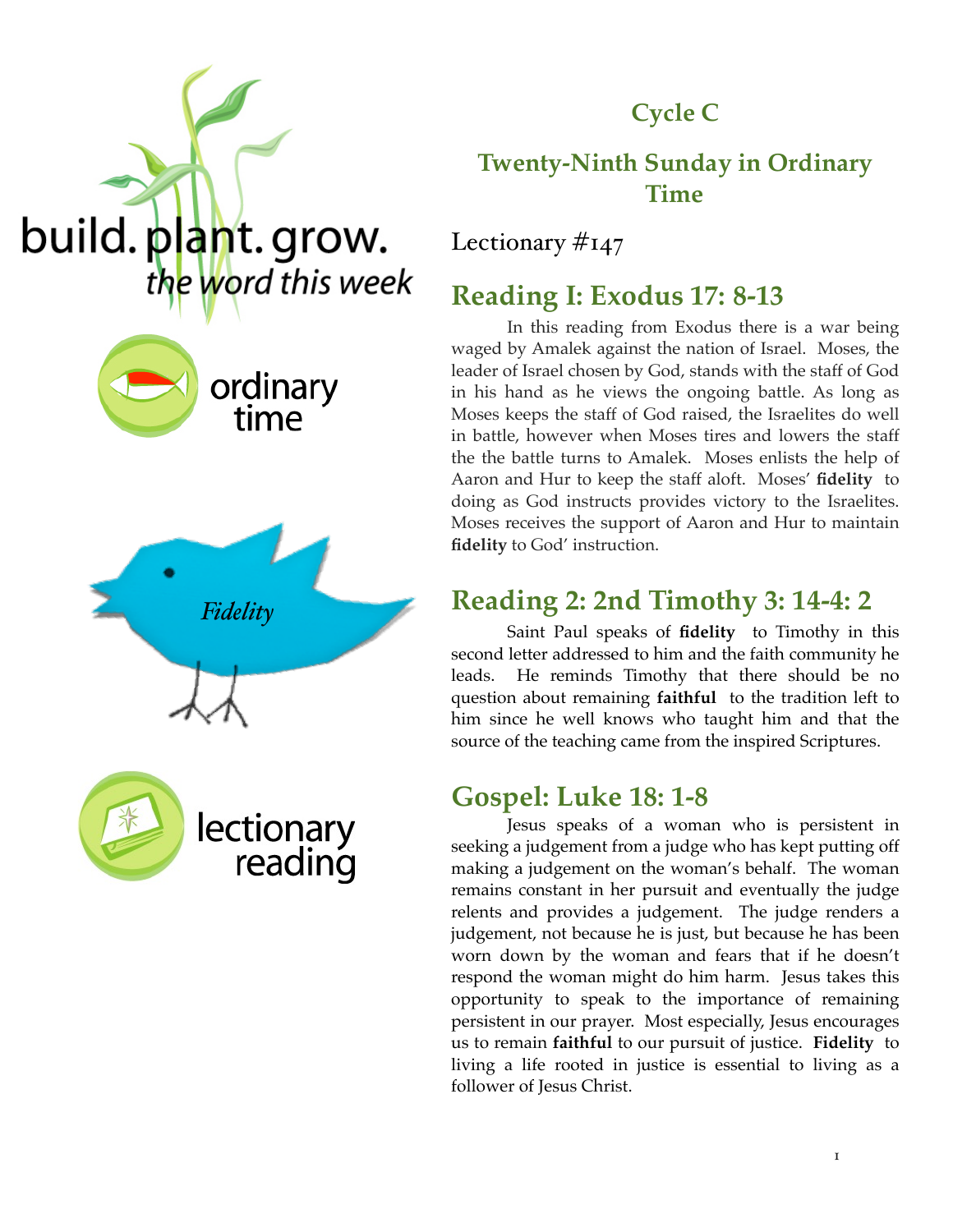



*Mike Mulligan and His Steam Shovel* Written by Virginia Lee Burton Illustrated by Virginia Lee Burton Publication: 1939 Houghton Mifflin **Harcourt** ISBN-13: 9780395259399

ISBN 978-0-395-45536-8



character education activity

Fidelity or Faithfulness are virtues that are defined by trusting that God will always provide for our greater good.

# *Mike Mulligan and His Steam Shovel*

This story was first published in 1939 and has delighted generations. Mike and his trusty steam shovel, Mary Anne, dig deep canals for boats to travel through, cut mountain passes for trains, and hollow out cellars for city skyscrapers. They are absolutely devoted to one another and believe in one another. However, new machines are invented and soon the inseparable duo are out of work. The **fidelity** they have to one another is revealed throughout the story. Mike believes Mary Anne can dig as much in a day as one hundred men can dig in a week, and the two have one more chance to prove it to save Mary Anne from the scrap heap. What happens next in the small town of Popperville is a testament to their friendship, **fidelity**, and to old fashioned hard work and ingenuity.

Being faithful to a friend is a very important quality for all of us. The greatest friendship we can foster is our friendship with God. Throughout the Scriptures we see God always remaining faithful. We are called to be God's image by being faithful to living a life rooted in justice.

# **Fidelity and Friendship**

Sometimes we talk or think about an object as if it were a human being. We may even give it a name. Mike Mulligan named his steam shovel Mary Anne. We talk about an object's feelings or emotions. In the story, we see that Mary Anne is very sad when all the jobs are taken from her.

Step One: Draw a picture of something you use everyday. Make sure you include human features, such as eyes and ears, hair and hands, etc. Give it a name and write about things that you and your object do together. Tell how each of you feels.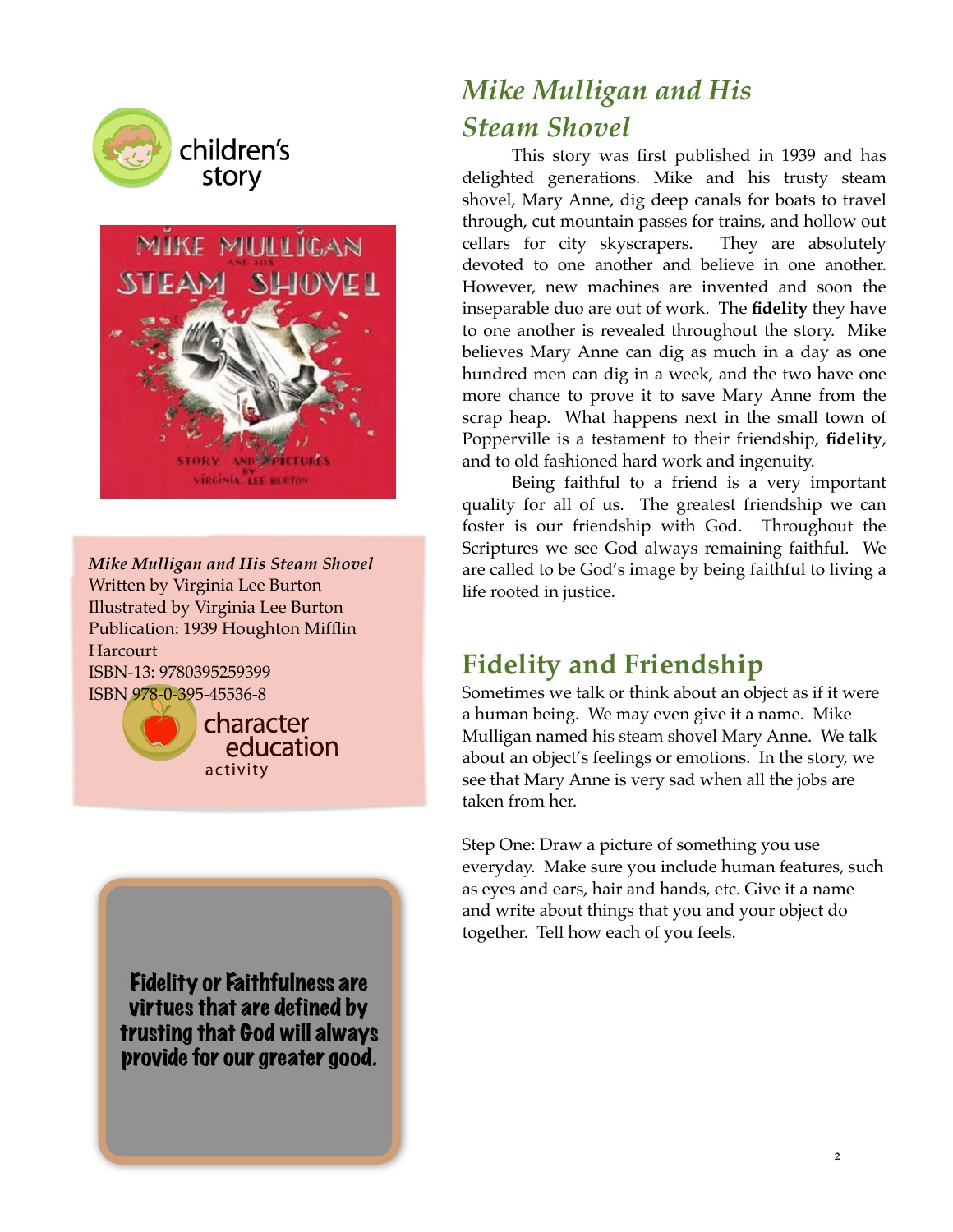God's fidelity to us reminds us that we should never fear and unknown future with a known God, a God who loves us unconditionally.



Look. Feel. Know. Act.

#### **What could you do today?**

You and your team have just lost a big tournament game because of some errors made by one of your teammates, who happens to be a friend of yours. The other members of the team are very disappointed and they show their disappointment by ignoring and not speaking to the teammate who made the errors that lost the game. You are faced with being faithful to your friend or joining the rest of the team in making the teammate feel bad about the loss. What will you do? The team is going to one of the kid's house for a swimming party to lift their spirits but they refuse to invite your friend. You are invited but you see how sad and disappointed your friend is. What will you do?

#### **Look Feel Know Act**

In life we are given many opportunities to understand what it is to be **faithful**. We know that God is always faithful to us even if we, through human weakness, are not always **faithful** to God. Can you recall a time when someone was unfaithful to you? What did it feel like? Can you recall a time when you were unfaithful to someone close to you? What did it feel like when you knew that the person was affected by your lack of **fidelity** to them?

Throughout the Bible we see many stories about God's faithfulness to us and equally we see as many stories and examples of when we have been less than faithful to God. Can you recall stories or examples of either situation?

Forgiveness and being open to forgiving others is a central theme of the preaching and teaching of Jesus. Often times people hear the saying "forgive and forget." Forgiving is a process and does not happen over night but forgetting an injury or wrongdoing is not something most human being are able to do. The phrase that might better serve us would be "forgive and remember that God has forgiven you."